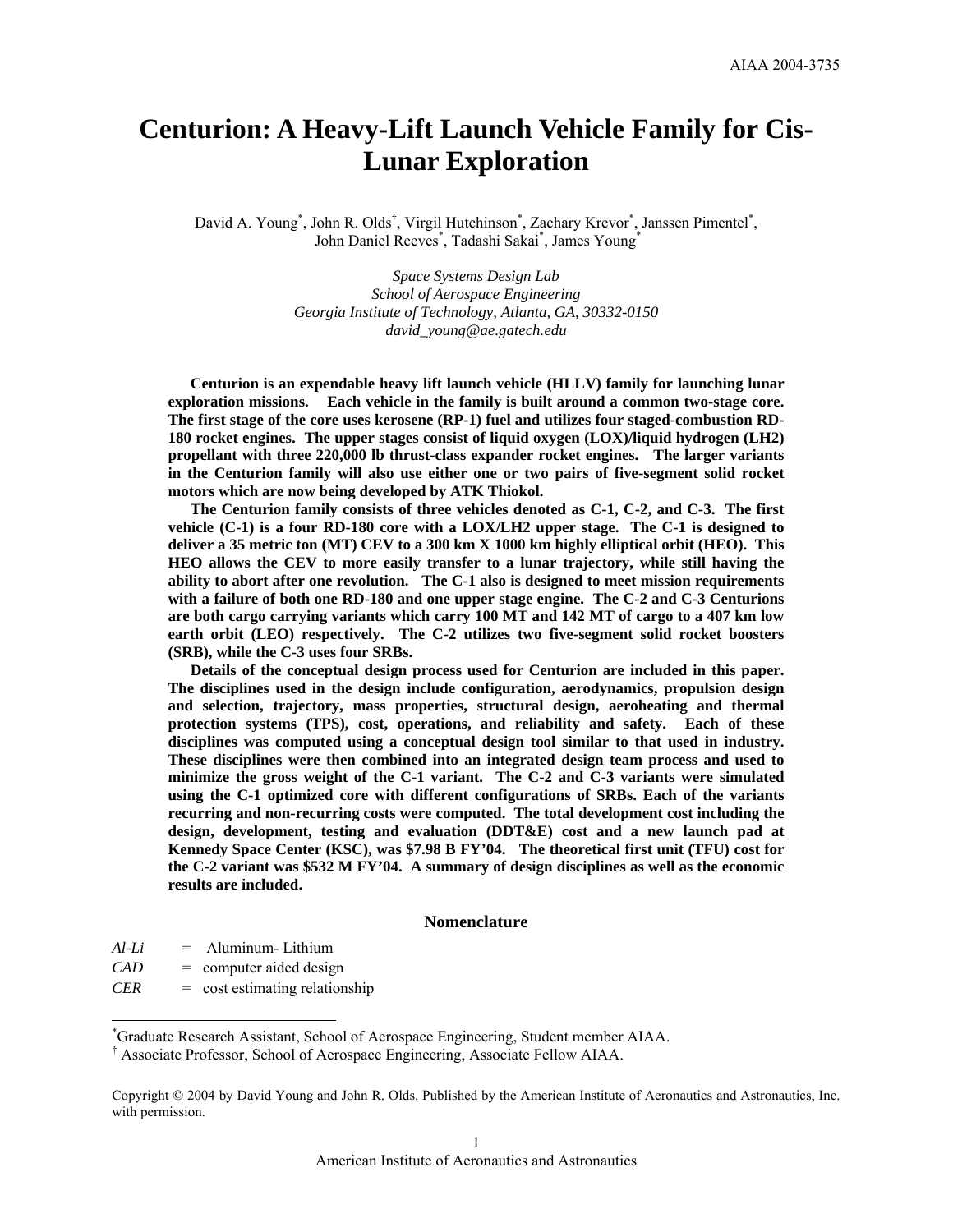| <b>CEV</b>       | $=$ | crew exploration vehicle                   |
|------------------|-----|--------------------------------------------|
| COF              | $=$ | construction of facilities                 |
| <i>DDT&amp;E</i> | $=$ | design, development, test, $\&$ evaluation |
| <b>DSM</b>       | $=$ | design structure matrix                    |
| <b>ELV</b>       | $=$ | expendable launch vehicle                  |
| <b>ETO</b>       | $=$ | Earth to orbit                             |
| <b>GLOW</b>      | $=$ | gross lift-off weight                      |
| <b>HEO</b>       | $=$ | highly elliptical orbit                    |
| <b>HLLV</b>      | $=$ | heavy lift launch vehicle                  |
| <i>Isp</i>       | $=$ | specific impulse, sec                      |
| <b>KSC</b>       | $=$ | Kennedy space center                       |
| <b>LCC</b>       | $=$ | life cycle cost                            |
| LEO              |     | $=$ low earth orbit                        |
| LH2              | $=$ | liquid hydrogen                            |
| LOX              | $=$ | liquid oxygen                              |
| <b>MECO</b>      | =   | main engine cutoff                         |
| <b>MER</b>       | $=$ | mass estimating relationship               |
| MR               | $=$ | mass ratio (gross weight / burnout weight) |
| <i>OEI</i>       | $=$ | one engine inoperative                     |
| $RP-1$           | $=$ | rocket propellant 1 (kerosene)             |
| SRB              | $=$ | solid rocket booster                       |
| STS-             | $=$ | shuttle transportation system              |
| TFU              | $=$ | theoretical first unit                     |
| <b>TPS</b>       | $=$ | thermal protection system                  |

## **I. Introduction**

**Penturion is a new heavy lift launch vehicle designed to meet NASA's needs for a heavy lift launch vehicle for** Centurion is a new heavy lift launch vehicle designed to meet NASA's needs for a heavy lift launch vehicle for<br>
the new lunar initiative. Centurion consists of a family of launch vehicles designed to satisfy the manned and cargo needs for a new lunar mission. Centurion builds on current propulsion technology such as the RD-180 and the five-segment SRBs, but is designed to carry a far greater payload than the current launch vehicle fleet. Centurion is designed to use much of the same technology as currently used in launch vehicle design. The main technologies assumed were aluminum-lithium tanks, lightweight avionics, and a lightweight composite fairing and intertank. The only "new" piece of hardware, which has not already been proven, is the new expendable upper stage engine. This engine is necessary since the current engine market does not provide a high thrust, high altitude engine that is cheap enough to be expended, yet still provides the adequate performance.

 Centurion solves the heavy lift problem by approaching it as most expendable launch vehicles do, with a family of designs built around common or shared elements. Centurion differs from these current launch vehicles by starting with a much larger vehicle. The C-1, or the manned variant of Centurion, is designed to carry a 35 MT CEV to a 300 km X 1000 km highly elliptical orbit. This orbit allows the CEV to reach a lunar trajectory with a shorter burn than a traditional circular orbit, while still providing the abort ability comparable with a smaller circular staging orbit. The C-1 is also designed to complete the mission with an engine failure on both the first and second stages. This inherent engine out capability allows the C-1 design to have a much higher reliability (0.986) than the reliability demonstrated by existing expendable launch vehicles (ELVs).



**Figure 1. Centurion C-2 Launch.**

 The Centurion C-2 and C-3 cargo variants utilize the same central core as the C-1. The main difference between these cargo versions and the C-1 is the five-segment reusable solid rocket boosters which are attached in pairs. The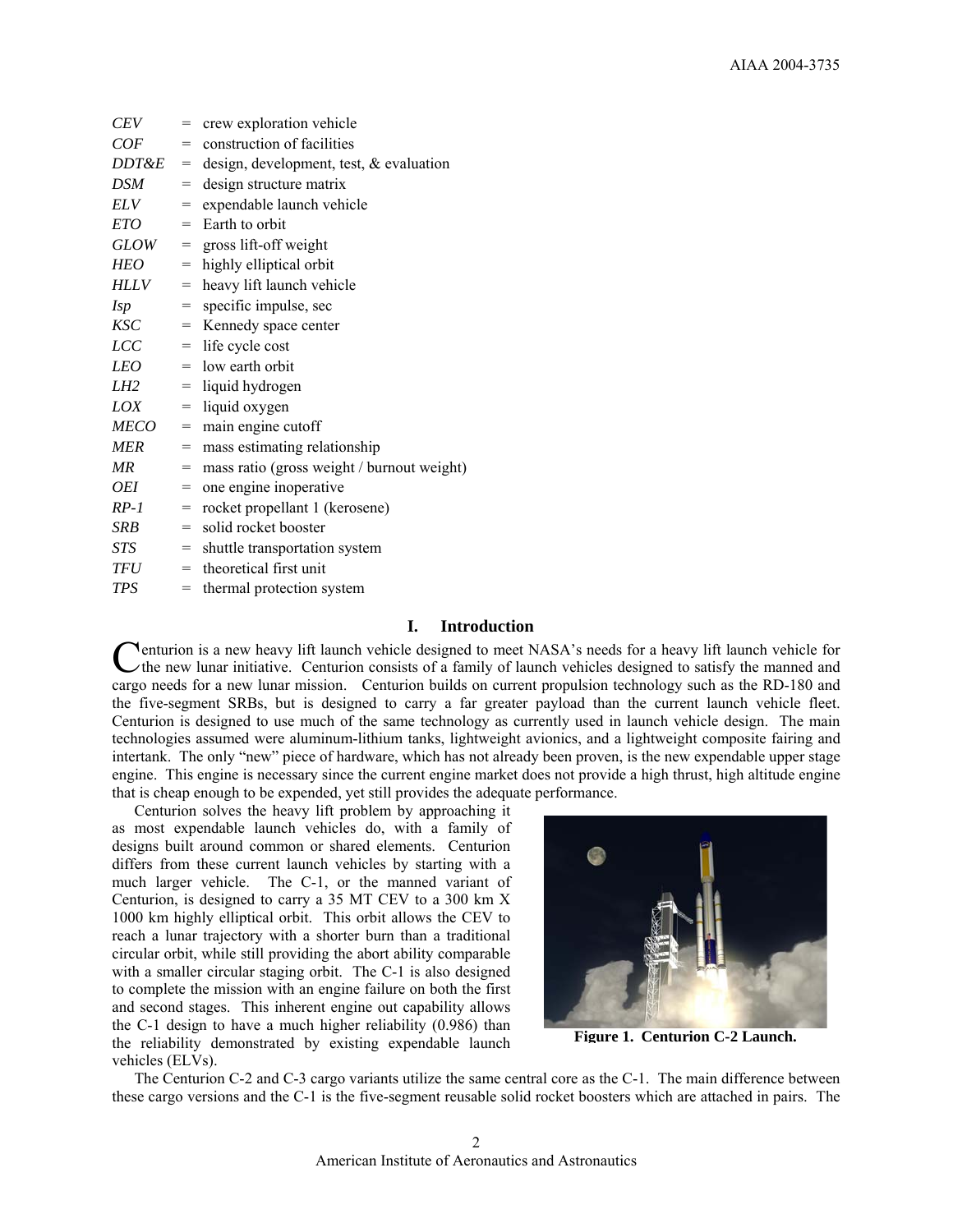C-2 utilizes a single pair of SRBs (much like the STS program), while the C-3 uses two pairs of SRBs. These cargo variants can carry 100 MT, and 142 MT of payload to a 407 km circular orbit. This is well above the draft NASA exploration design requirements of 80 MT for lunar exploration missions<sup>1</sup>.

 A multi-disciplinary conceptual design process is used to create the Centurion design. This design process was completed using a disciplinary design tool for each of the following disciplines: external configuration and CAD was completed using ProEngineer, aerodynamic analysis was conducted with APAS<sup>2</sup>, propulsion design and selection was completed using REDTOP<sup>3</sup>, trajectory optimization used POST<sup>4</sup>, mass estimation and sizing was completed using mass estimating relationships<sup>5</sup> (MERs), a structural analysis was completed using GT STRESS<sup>6</sup>, aeroheating and TPS design was completed using Miniver<sup>7</sup>, Cost estimating was conducted using TRANSCOST<sup>8</sup> cost estimating relationships (CERs), and reliability was completed using Relex<sup>9</sup>. Each of these tools was used to analyze their respective disciplines and was iterated to close each of the Centurion variants.

#### **II. Centurion Overview**

#### **A. Centurion C-1**

The Centurion C-1 is the man-rated version of the Centurion family. The C-1 is a typical in-line two stage expendable launch vehicle. The first stage is designed to use four staged-combustion RD-180 engines, which are already flight proven on current expendable launch vehicles. The second stage requires larger engines than any current ELV employs. This large second stage is necessary because the first and second stage split is designed to give the lowest overall vehicle gross weight. This large second stage requires engines that provide the necessary thrust to propel such a large stage, but also provides the high efficiency (Isp) and low cost. A new engine is designed to be a LOX/LH2 propelled expander-cycle engine. An expander-cycle engine is chosen to be cost effective due to simplicity of design yet still providing the necessary performance. This engine's thrust-class is chosen to be near the upper limits of what propellant experts believe possible for expander cycles, while still providing multiple engines for redundancy.

The Centurion C-1 is designed to carry 35 MT to a highly elliptical 300 km X 1000 km orbit. The payload class has been determined by choosing a representative size of a crew excursion vehicle, with margin for a propulsion module, and crew escape system. The orbit of the reference mission has been chosen to provide a stepping stone to lunar missions (high apogee provides lower ∆V than circular orbits), while still allowing a return to low earth orbit if a CEV propulsion failure occurs.

Reliability and safety is a main concern for manned vehicles. The Centurion C-1 is designed to meet the reference mission with an engine failure on both the first and second stages in the same flight. The C-1 includes redundant avionics and communication systems. The large reference payload also allows for an increase in reliability through a robust CEV design, since a typical CEV will require less than 35 MT of lifting capacity. This extra payload margin can be used to provide a more capable crew escape system. This redundancy and margin allows the reliability of the C-1 to be significantly higher than typical ELVs currently in use by launch services.

In the design of the C-1 some advanced technologies were assumed. The C-1 also utilizes lightweight avionics and power systems to increase payload capacity. The tanks of the C-1 are assumed to be composed of a lightweight aluminum-lithium metal alloy to decrease weight as compared to typical aluminum structures. As noted, C-1 takes advantage of current propulsion developments such as the RD-180 staged-combustion engine.

#### **B. Centurion C-2 & C-3**

The Centurion cargo versions are the C-2 and the C-3. The C-2 is a single C-1 with two five-segment solid rocket boosters. The C-3 is a single C-1 with four five segment solid rocket boosters. Both the C-2 and C-3 utilize the same 30 m long, 8 m in diameter composite payload fairing. This fairing is designed to meet draft NASA  $\exp$ loration requirements<sup>1</sup> (Table 1).

The Centurion C-2 and C-3 are designed to carry as much payload as possible using the C-1 core with existing combinations of STS SRBs. The C-2 is capable of lifting just over 100 MT to a 407 km (220 nmi), 28.5° circular orbit. The C-3 (with four SRBs) is capable



**Figure 2. Centurion C-2 Configuration.**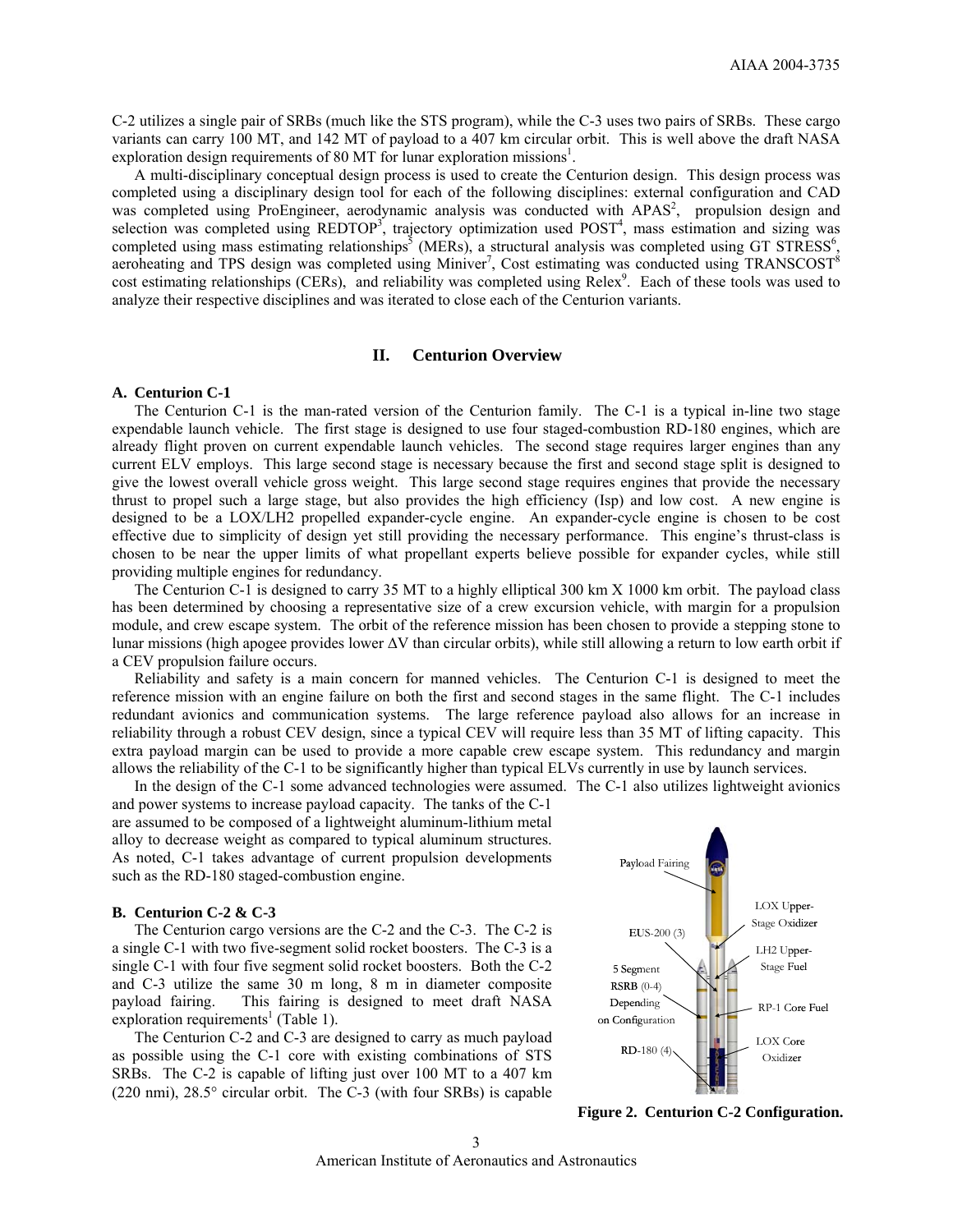of lifting over 142 MT to the same 407 km (220 nmi), 28.5° circular orbit. The solid rocket boosters are not reused due to the low flight rates assumed for Centurion, this reusability issue is addressed in Section V.

The designs of the C-2 and C-3 use the same technology subsets used in the C-1 design. The only added technology is that of the composite payload fairing. The use of this lightweight composite fairing is especially advantageous due to the large size of the payload fairing (30 m long, 8 m in diameter). The C-2 and C-3 also use the five-segment solid rocket boosters. These SRBs have already been ground tested and are approaching flight certification.

#### **C. Centurion Family**

As previously mentioned, the Centurion family is designed to meet NASA exploration requirements. These requirements are included as Table 1. As these requirements show, the Centurion family of launch vehicles can meet all of these requirements with the defined family of vehicles. The Centurion C-2 meets all of the cargo requirements for both the exploration ETO missions as well as the deep space human exploration missions. The Centurion C-3 design further enhances the Centurion family's ability to meet the deep space human exploration throughput requirement with the increased payload of 142 MT. The Centurion family can meet this requirement in just four launches (two C-2 and two C-3 launches per year).

| <b>Mission Type</b>                                  | Cargo to 407<br>km, $28.5^{\circ}$<br>inclination | <b>Throughput</b>            | <b>Fairing</b><br><b>Volume</b> | <b>Target</b><br><b>Reliability</b> | Number of<br>Crew per<br>Launch |
|------------------------------------------------------|---------------------------------------------------|------------------------------|---------------------------------|-------------------------------------|---------------------------------|
| <b>Exploration Earth to</b><br><b>Orbit Missions</b> | 80 MT                                             | 220 MT in 10<br>month period | 8 m diameter,<br>30 m length    | 0.997                               | 6                               |
| Deep Space Human<br>Exploration<br><b>Missions</b>   | 100 MT                                            | 450 MT in 20<br>month period | 8 m diameter,<br>30 m length    | 0.997                               | N/A                             |

# **Table 1. Draft Exploration Design Requirements<sup>1</sup> .**

The family of Centurion launch vehicles is included as Figure 3. As this figure shows the Centurion family consists of three vehicles, the GLOW of the heaviest vehicle (C-3) is over 4200 MT. The engine configuration for each of the Centurion variants is also included. The arrangement of the two nozzle RD-180s is particularly difficult. This configuration of RD-180s is chosen so that control can be maintained if one engine fails in the C-1.



**Figure 3. Centurion Family.** 

American Institute of Aeronautics and Astronautics 4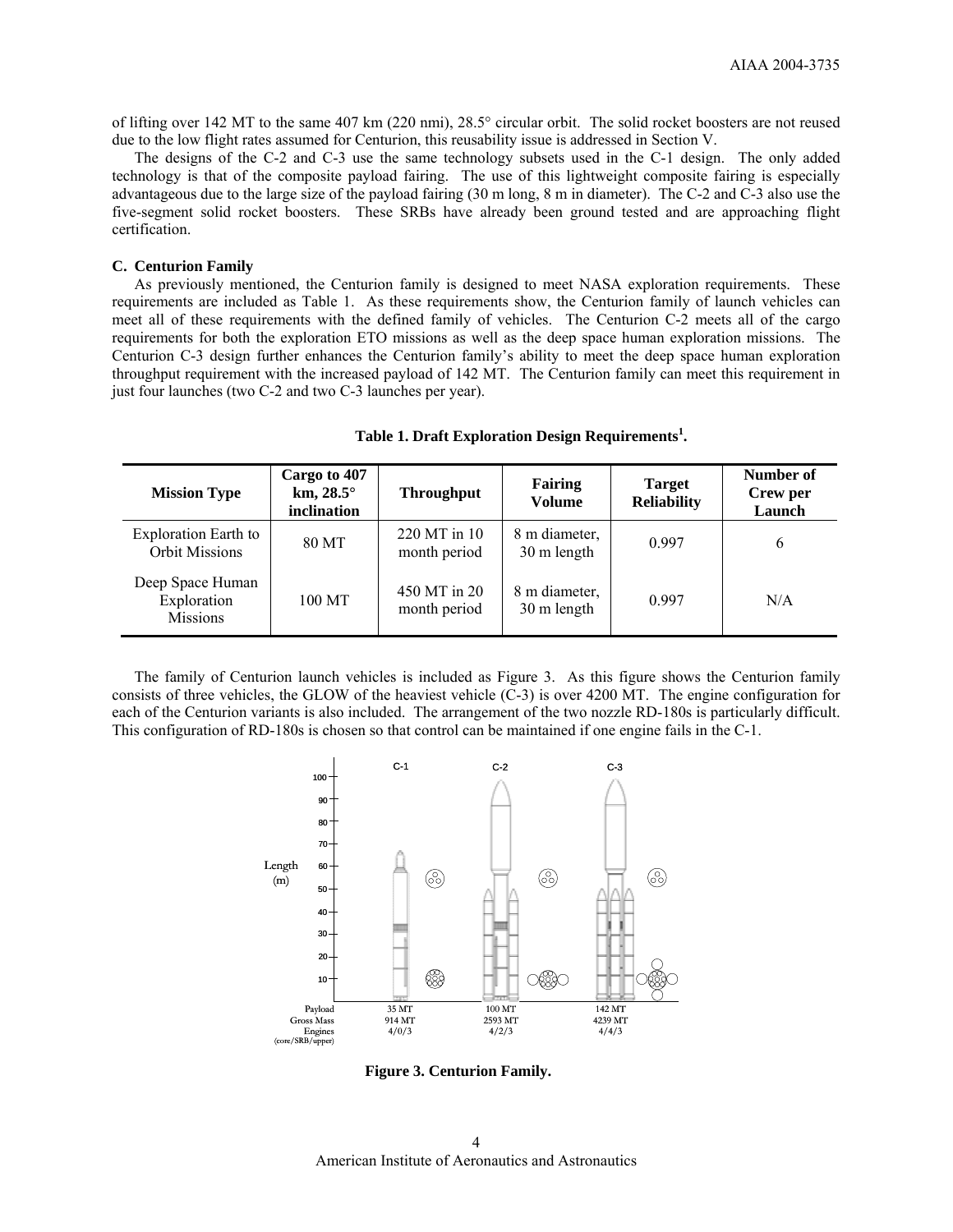The Centurion family is comparable in size to past HLLVs. The Centurion family is significantly larger that the Titan IV HLV. The Titan IV has the largest payload capacity of any US HLLV and is close to retirement. The Centurions are similar in height to the Saturn V launch vehicle. The Saturn V is between the Centurion C-2 and C-3 in both payload mass and gross mass. The Centurion C-3 is almost 50 percent heavier, yet is shorter than the Saturn V. This is due to the fact that the Centurion's SRBs have a lower efficiency (Isp), yet a higher density that the Saturn V's RP fueled first stage. The Centurions are capable of launching anything from an Apollo style return mission (Saturn V sized) to the larger payload requirements necessary for more permanent lunar missions.



**Figure 4. Comparison of Cargo Heavy Lift Vehicles.** 

## **III. Multidisciplinary Design Process**

The conceptual design process involves the combination of many different design disciplines. These disciplines are treated as individual contributing analyses to the entire vehicle design. Each of these contributing analyses are coupled which makes a difficult design problem. This coupling requires iteration between the disciplines to close the vehicle design. This coupling is graphically represented as a design structure matrix (DSM). Each of the contributing analyses (design disciplines) is represented as a box in the DSM and the links between the boxes are the coupling variables that are passed between the disciplines. Links leaving the right hand side of the boxes represent data that is passed downstream, while links leaving the left hand side represent information that is required upstream in the design process.

The DSM for the Centurion design involves two different iteration loops. The first iteration loop is between the propulsion, trajectory, aeroheating, and weights and sizing disciplines. This iteration loop closes the performance aspects of the vehicle. The second iteration loop is between operations, reliability, and cost. This loop uses the converged physical design and creates the operations, reliability, and costs of the closed design.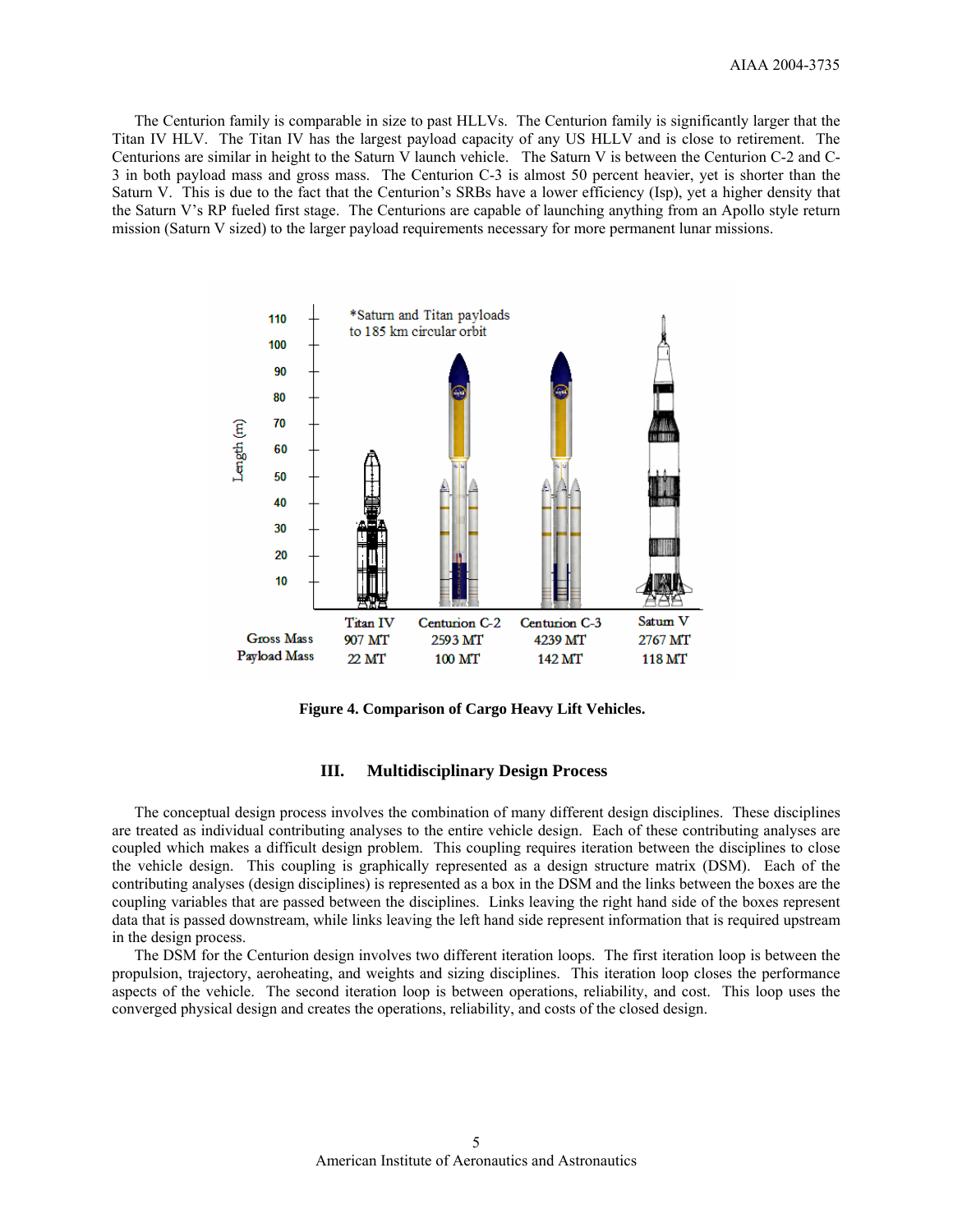

**Table 2. Centurion Design Tools.** 

 Each discipline has its own conceptual design tools associated with it. Table 2 provides a listing of each discipline and its associated design tool or tools. Configuration, aerodynamics, propulsion, trajectory, structural design, aeroheating, and reliability are all analyzed with their respective disciplinary tool. Weights and sizing is composed of a series of MERs that are summarized and internally closed in an MS Excel workbook. Operational data is based on historical estimates of the cost of a new launch pad at KSC, as well as operating costs derived from the STS program. Cost CERs are based upon TRANSCOST and are also summarized in a MS Excel workbook.

# **IV. Centurion C-2 Closure Results**

Each of the design disciplines depicted in Figure 5 are explained below in this section. Each of the design disciplines are then iterated and closed to get the Centurion design. Each of the Centurion vehicles was closed using the same procedure. For brevity only the C-2 variant closure results are presented.

# **A. Internal Configuration and Layout (CAD)**

The Centurion C-2 architecture consists of three separate flight segments (core  $1<sup>st</sup>$  stage, core  $2<sup>nd</sup>$  stage, SRBs). The assembled Centurion is approximately 97 meters tall and just under 6 meters in diameter. The Centurion payload fairing has a 30 meter long, 8 meter in diameter cylindrical section with an 11 m tall cone. The five segment SRBs are 47 meters tall and 3.6 meters in diameter. A summary of the individual components that comprise the core are provided as Figure 6 (core  $1<sup>st</sup>$  stage) and Figure 7 (core  $2<sup>nd</sup>$  stage).



**Figure 6.Core 1st Stage Configuration.** 

**Figure 7. Core 2nd Stage Configuration.** 

 As noted the first stage consists of four RD-180s with RP-1 fuel and LOX. The upper stage consists of LOX/LH2 propellant. The second stage length is very close to the first stage length (25 meters for the second stage, 31 meters for the first stage). The large relative size of the second stage is due to a combination of the low density of the hydrogen propellant (compared with the higher density RP-1) and the high ∆V that the second stage provides.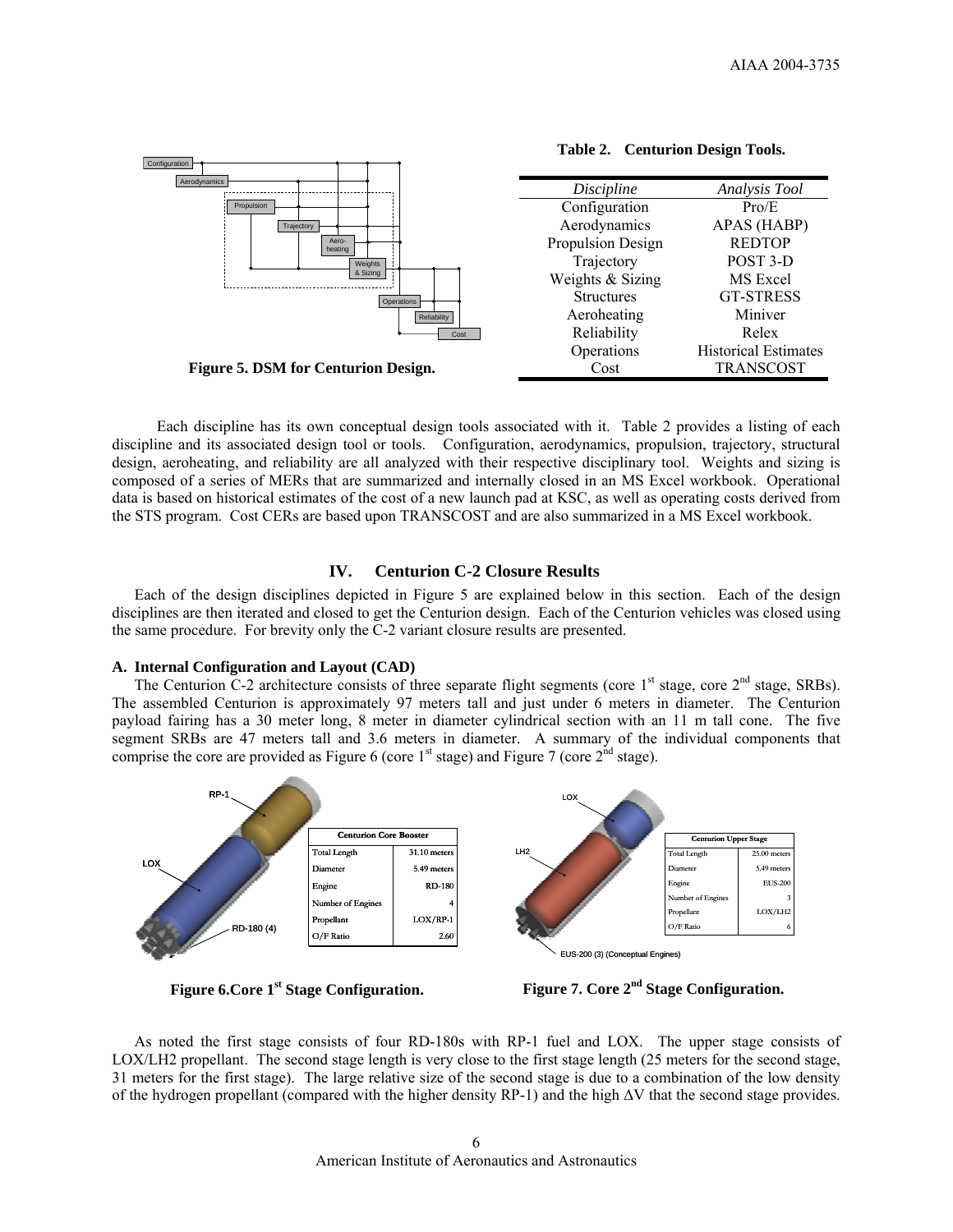The second stage provides over 65% of the available ∆V in the core. The O/F ratio of the different fuels also plays a role in the overall size. The O/F ratio of the first stage (2.6) drives the stage to be more compact than the O/F ratio of the second stage (6.0). This lower O/F ratio combined with the higher density fuel (in both cases the LOX is more dense than the fuel) results in a smaller package (physical size vs. ∆V provided) than the upper stage.

 Engine arrangement is also a problem in the RD-180 configuration. The RD-180s are two nozzled engines, which will be discussed in more detail in the Propulsion Design section of this paper. To keep the one engine out capability on the C-1 variant, it is necessary to have four RD-180s on the first stage. Due to the shear size and unusual two nozzle layout it is difficult to arrange the engines symmetrically. The final engine configuration has been chosen as a compromise between the C-1 and C-3 variants. For the C-1, it was required that the engines be centered as much as possible to help sustain proper control if an engine failed, for the C-3 it was necessary to keep one engine centered since it would be the only engine functioning during liftoff (the other three RD-180s are air-started). The final engine configuration resulted in one centerline engine with the remaining three surrounding the first. This first engine would act as the ground started engine at take-off of the C-3. The arrangement also allows for the greatest nozzle rotation freedom to help control the C-1 during an engine failure. A picture of the engine configuration is provided as Figure 8.



**Figure 8. C-2 End View.** 

#### **B. Propulsion Design**

The Centurion family uses three types of propulsion elements. The first stage uses Russian-designed stagedcombustion RD-180s, while the second stage uses a new conceptual LOX/LH2 220,000 lb thrust expander-cycle engine. The cargo variants of Centurion also use solid rocket boosters that are ATK Thiokol five-segment solid rocket boosters. The RD-180 performance characteristics are taken from flight RD-180s, while the SRB performance is taken from a ground test firing of a preliminary five-segment SRB. A summary of the performance characteristics of the RD-180 (Figure 9) and SRB (Figure 10) are shown below.

- Staged-Combustion Cycle
- LOX/RP-1 Propellant
- $T_{\text{vac}}$ = 3830 kN
- $T_{s/l} = 2890 \text{ kN}$
- Isp<sub>vac</sub>= 338 s
- $\text{Isp}_{s/l} = 311 \text{ s}$
- Weight $_{\text{Instead}} = 5300 \text{ kg}$
- Area<sub>exit</sub> =  $3.20 \text{ m}^2$
- Expansion Ratio =  $36.4$
- O/F Ratio =  $2.6$
- Throttle Range =  $50\%$  or  $100\%$
- $P_{chamber} = 25.7 MPa$



**Figure 9. RD-180 Engine Design Specifications.** 



- HTPB Propellant
- $T_{\text{vac}}$ = 17.8 MN
- Isp<sub>vac</sub>= 264 s
- Area<sub>exit</sub> =  $5.7 \text{ m}^2$
- Weight Empty = 85 MT
	- **Figure 10. Core 2nd Stage Configuration.**

The new upper stage engine is designed using  $REDTOP<sup>3</sup>$ , a conceptual chemical rocket design tool. The new engine is designed to propel the relatively large second stage of Centurion with a T/W of approximately 1 at staging. The engine was chosen to be an expander cycle to keep the design simple and relatively inexpensive. The thrust class was set by the approximate scaling limits of the expander cycle. There had to be enough engines to satisfy the one engine out capability of the C-1, yet keep the number of engines small enough for the design to remain simple for production and operations. A summary of the EUS-200 (expendable upper stage-200,000 lb thrust class) is included as Figure 11.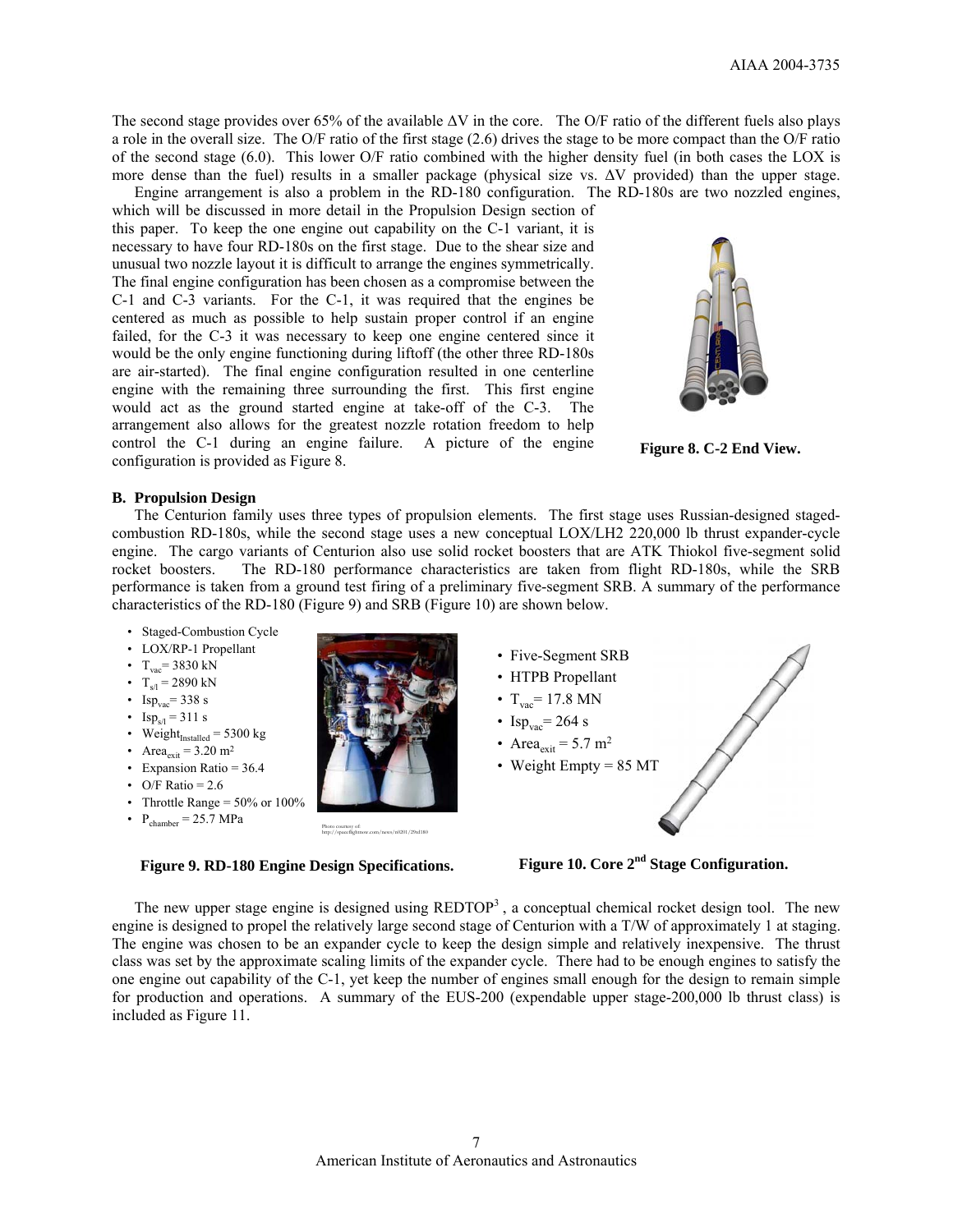- Expander Cycle
- LOX/LH2 Propellant
- $T_{vac}$ = 978 kN
- Isp<sub>vac</sub>= 442 s
- Weight $_{\text{Instead}}$  = 1425 kg
- Area<sub>exit</sub> = 4.53 m<sup>2</sup>
- Expansion Ratio = 60
- O/F Ratio =  $6$
- Throttle Range =  $30\%$ -100%
- $P_{\text{chamber}} = 6.9 \text{ MPa}$
- Re-starts  $= 3$



**Figure 11. EUS-200 Engine Design.** 

**C. Performance** 

The trajectory of the Centurion family is optimized using a three degree of freedom trajectory simulation code called the Program to Optimize Simulated Trajectories  $(POST 3-D)^4$ . As noted earlier in this paper the C-1 payload requirement of 35 MT is used to size the core of the Centurion family, while the payload for the cargo variants are calculated after optimizing the trajectory with different combinations of SRBs.

The C-1 trajectory is optimized to minimize the gross weight of the C-1 by changing the pitch angles during the ascent. The constraints on the trajectory are: the final orbit (after coast and circularization burn) must be a 300 km x 1000 km highly elliptical orbit, the g forces for the ascent must not be greater than 3 g's for the C-1, and the final payload must be 35 MT. The staging ∆V between the first and second stages is optimized to produce the lowest gross weight vehicle.

The C-2 and C-3 trajectories are simulated by adding the SRBs to the static C-1 core and increasing the acceleration limit to 6 g's. It was found during the simulation that the C-2 and C-3 violated the acceleration constraints on the trajectory. This was solved by air-starting some of the RD-180 core engines. This solution has two benefits. The first benefit is that air-starting reduces the acceleration sensed by the payload during the boost phase. The second benefit is that air-starting the engine reduces the propellant consumption during the boost phase and in effect adds propellant for the post boost phase. The C-2 air-starts two of the four RD-180s while the C-3 airstarts three of the four.

As shown in Figure 12, the C-2 trajectory has three different segments. The first segment is the boost phase, where the SRBs and RD-180s are firing. The second segment is when the SRBs are extinguished and the core is flying on four RD-180s. The third segment is the firing of the three EUS-200 engines including a coast phase and circularization. The thrust and resulting Isp of the combination of engines are also included as Figure 13.



**Figure 12. Altitude and Velocity vs. Time.** 

**Figure 13. Thrust and Isp vs. Time.** 

 These figures show the powered phase of flight for the Centurion C-2. The end of the powered phase begins at perigee of a 150 km x 407 km transfer orbit. At apogee of the transfer orbit there is a short circularization burn which is accounted for in the weights and sizing discipline. A summary of the propellant weights for the C-2 is provided below in Table 3. As this table shows, most of the C-2 propellant weight (65%) is composed of the solid

This new conceptual engine is designed to be restartable as well as throttleable. This design feature is necessary to reduce the thrust when all engines are operating, while allowing the engines to provide an insertion into an eliptical orbit and restarting the engine to fire the circularization burn at apogee of the coast.

The upper stage engine design could also be used in other high thrust in-space applications. In-space transportation vehicles for lunar transits will require high thrust, high efficiency engines. High payload lunar landers could also use this engine as a high thrust alternative to RL-10s for large payload lunar landings, which will be necessary for future lunar missions.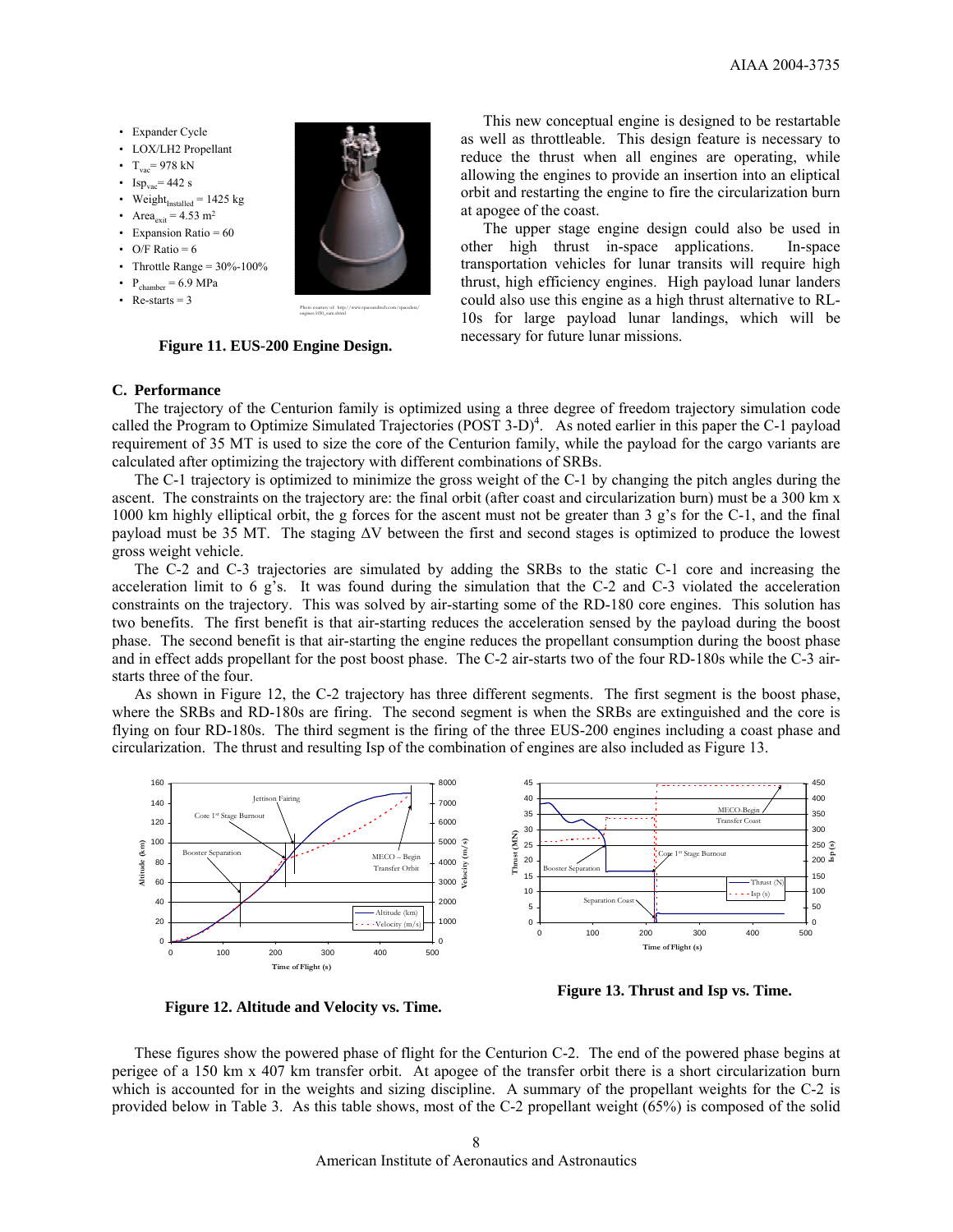rocket propellant. The C-3 variant has twice as much solid rocket propellant as the C-2 with the same size core propellant.

| Fuel             | Value    |
|------------------|----------|
| <b>HTPB</b>      | 1,431 MT |
| First Stage LOX  | 451 MT   |
| First Stage RP-1 | 173 MT   |
| Second Stage LOX | 139 MT   |
| Second Stage LH2 | 23 MT    |

# **Table 3. C-2 Propellant Breakdown.**

### **D. Mass Estimation & Structural Design**

Mass estimation is computed using MERs for each of the stages in the core with static sizes for the five SRBs. The vehicle weight is broken into thirteen categories for each of the stages, resulting in 26 categories. The MERs are based upon the required volume for propellants as well as tank and structural weights. The structure weights were computed using an in-house Georgia Tech conceptual design tool known as GT-STRESS<sup>6</sup>. GT-STRESS is a conceptual design weight estimator which calculates the dry weights of the vehicle based upon trajectory load inputs.

The mass properties spreadsheet adjusts the size and weight of the vehicle to match the propellant output from the trajectory analysis. As the required propellant increases the spreadsheet increases dry weight of the vehicle by sizing the tanks to match the new required propellant load. The subsystems and interstages also parametrically scale with the dry weight. The propellant and dry weight are then iterated on between the trajectory and weights disciplines until the design is closed. A summary of the closed weights for the first and second stages of the Centurion C-2 design are included as Table 4 and Table 5.

| Weight Breakdown Structure | <b>Mass</b> |
|----------------------------|-------------|
| Body/Structure             | 15.6 MT     |
| Propulsion                 | 29.5 MT     |
| Subsystems                 | 3.9 MT      |
| Growth Margin              | 7.3 MT      |
| Dry Weight                 | 56.3 MT     |
| $2nd$ Stage                | 295.8 MT    |
| Propellant                 | 623.0 MT    |
| <b>SRBs</b>                | 1600.3 MT   |
| <b>Gross Weight</b>        | 2593 MT     |

#### **Table 4. First Stage Mass Summary.**

#### **Table 5. Second Stage Mass Summary.**

| Weight Breakdown Structure | <b>Mass</b>      |
|----------------------------|------------------|
| Body/Structure             | 17.5 MT          |
| Propulsion                 | 5.4 MT           |
| Subsystems                 | $2.2 \text{ MT}$ |
| Growth Margin              | 3.8 MT           |
| Dry Weight                 | 28.9 MT          |
| Payload                    | 99.9 MT          |
| Propellant                 | 162.3 MT         |
| <b>Gross Weight</b>        | 295.8 MT         |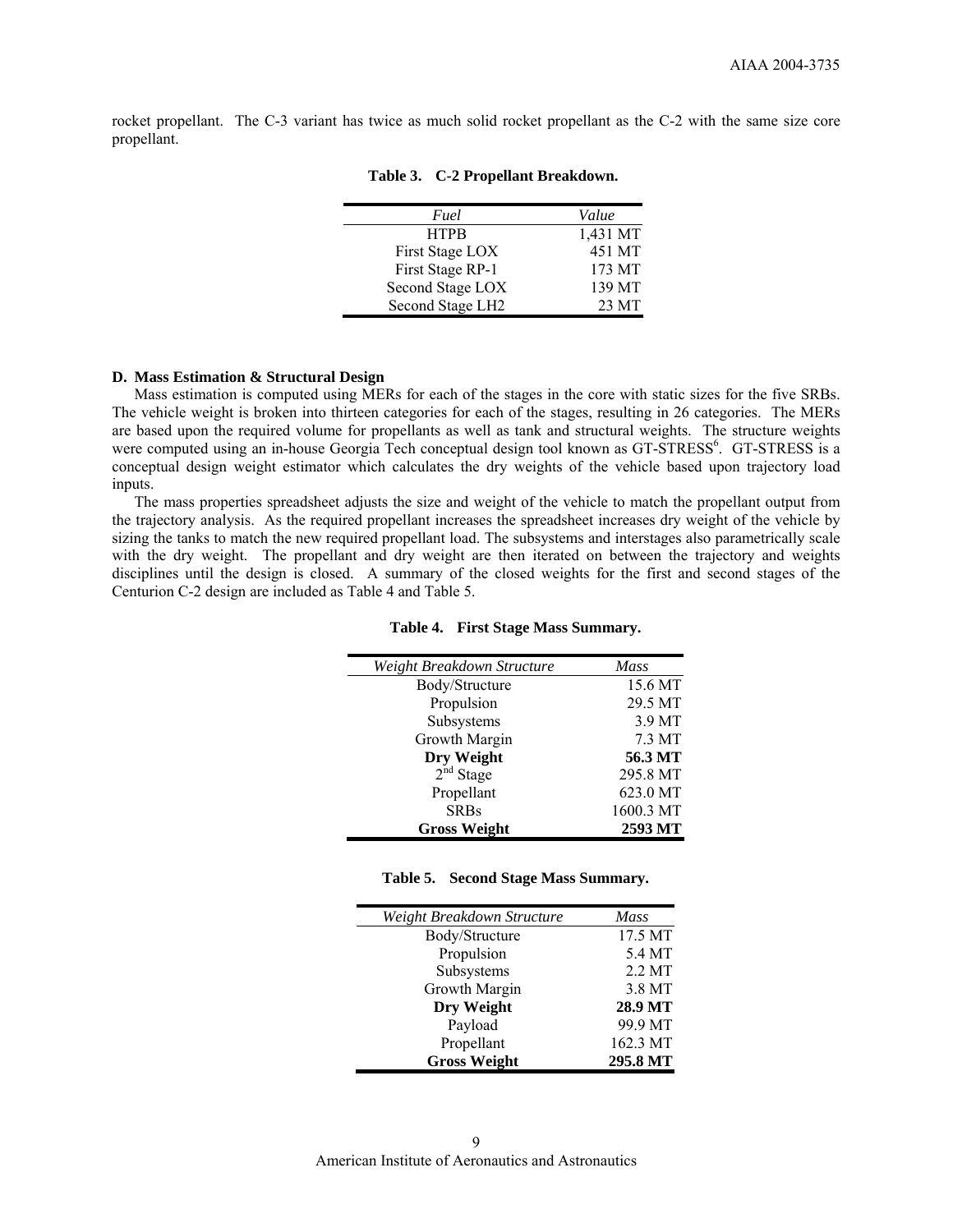As shown in these tables the gross weight of the C-2 is 2593 MT, with a dry core weight of 85.2 MT. The first stage dry weight is 56.3 MT, while the second stage dry weight is 28.9 MT. This dry weight difference is mainly due to the difference in weight of the two sets of main propulsion. The first stage has four RD-180s which weighs 29.5 MT (including feed systems); while the second stage's three EUS-200s weigh only 5.4 MT (including feed systems). The entire C-2 is 97 meters tall, with the first stage being 31 meters, the second stage (including interstage) is 25 meters, and the payload fairing is 41 meters.

## **E. Reliability**

The Centurion family's reliability is calculated using Relex<sup>9</sup>, a fault tree analysis software product. The reliability of each of the subsystems is inputted into Relex and the resulting reliability of the system can be obtained. For this analysis, an improvement in the historic reliability of ELV subsystems as well as hydraulic systems, payload fairings, and SRBs is assumed. It is also assumed that the RD-180 has a reliability of 1 failure in 3000 starts, while the new EUS-200 has a reliability of 1 failure in 5000 starts. A summary of the Relex analysis is included as Figure 14.



**Figure 14. Reliability Analysis with Relex.** 

As this analysis shows even with the improvements on historical ELV subsystems and engine components the overall reliability of the C-2 design is still one failure in 62 flights or a 0.984 reliability. This is well below the target of 0.997 for the design requirements. This additional reliability is deemed unreachable with current technology for a cargo HLV. For a manned version the reliability goal was taken not as a loss of mission, but as a loss of crew. To reach the 0.997 survivability the manned version of the Centurion family will have to carry a crew escape system. This crew escape system will be designed to help increase the survivability of the crew to 0.997 to account for a catastrophic failure in the launch vehicle.

#### **F. Operations**

The operations of the Centurion family are calculated using historical estimates derived from the STS program. Although some of the shuttle architecture will be reused, major changes are necessary to the infrastructure at KSC before the first Centurion can lift-off. The first major change is that a new launch pad will have to be constructed.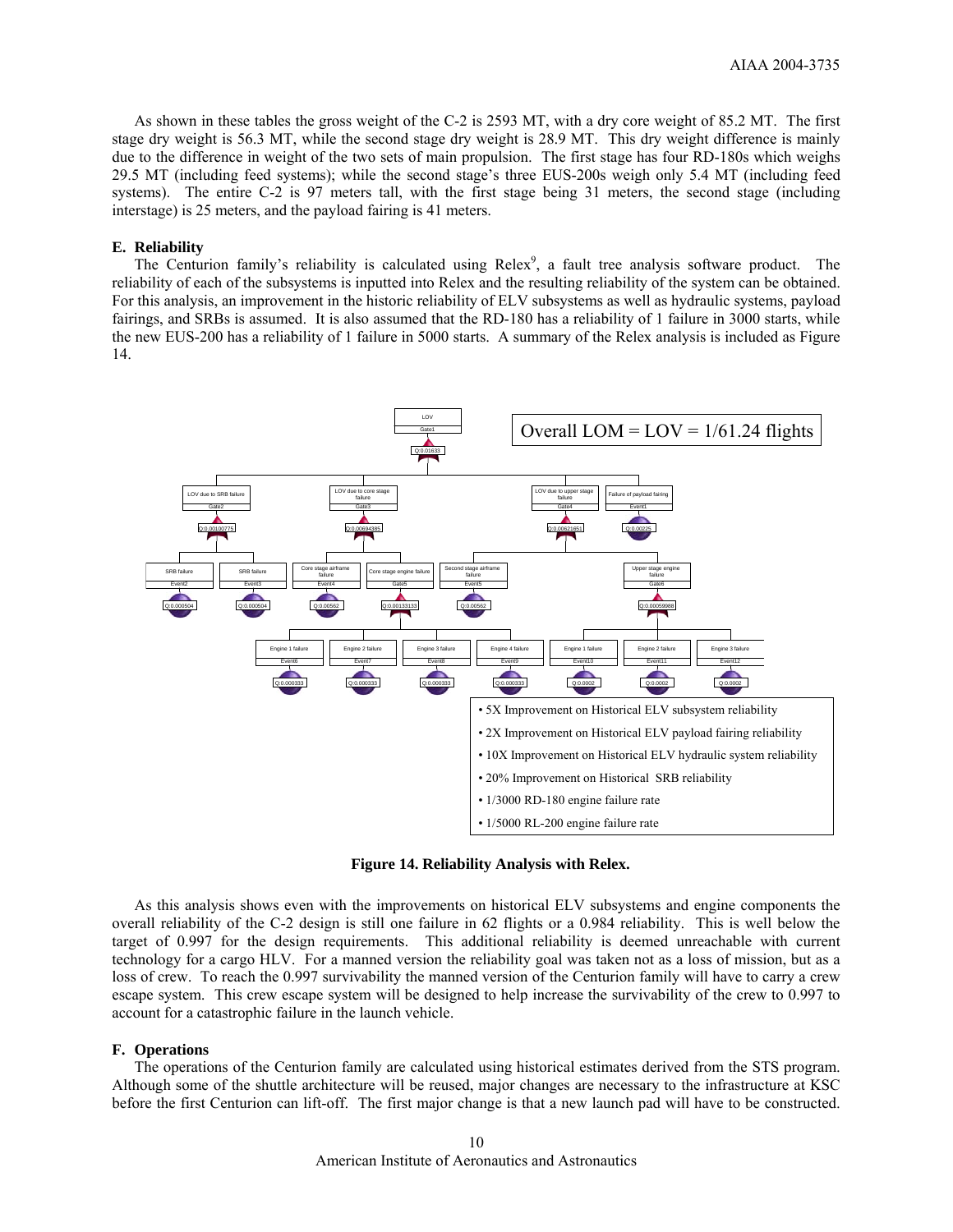

Pads 39 A and B are not designed for the loads that will occur when the C-3 lifts off with four SRBs firing. This new pad will be in the same area as the two shuttle pads, just to the north and west of 39 B (Figure 15).

Original Photo courtesy of www.cryptome2.org//ksc-eyeball.htm

#### **Figure 15. KSC layout for Centurion processing and launch.**

A new payload checkout facility will also be constructed to reduce the checkout times and therefore reduce overall launch times. Engines, payload, and the upper stage will all arrive by aircraft, which will land on the KSC runway. The SRBs will continue to arrive by rail, and the first stage will be delivered by barge, much like the STS external tank. It is also necessary to improve the STS crawler to carry the increased weight of the C-3 variant to the pad.

All of these considerations (arrival and processing times) are taken into account and a processing schedule is calculated (Figure 16). As this schedule shows, the vehicle and payload are fully integrated in the Vehicle Assembly Building (VAB) so that the launch vehicle has the shortest pad time possible. This short pad time is necessary to reduce the effect of the elements on the launch vehicle. Up to four Centurions can be processed in the VAB at the same time, but the single processing time for a C-2 is shown below. The VAB vehicle integration does require the crawler to take the entire stack (four SRBs, fully assembled core, with 142 MT payload) to the pad. This fully assembled vehicle weight requires the crawler to be redesigned to meet its new payload requirement. The entire processing schedule, from the arrival of the first components to launch, takes approximately 110 days.



**Figure 16. KSC layout for Centurion processing and launch.** 

American Institute of Aeronautics and Astronautics 11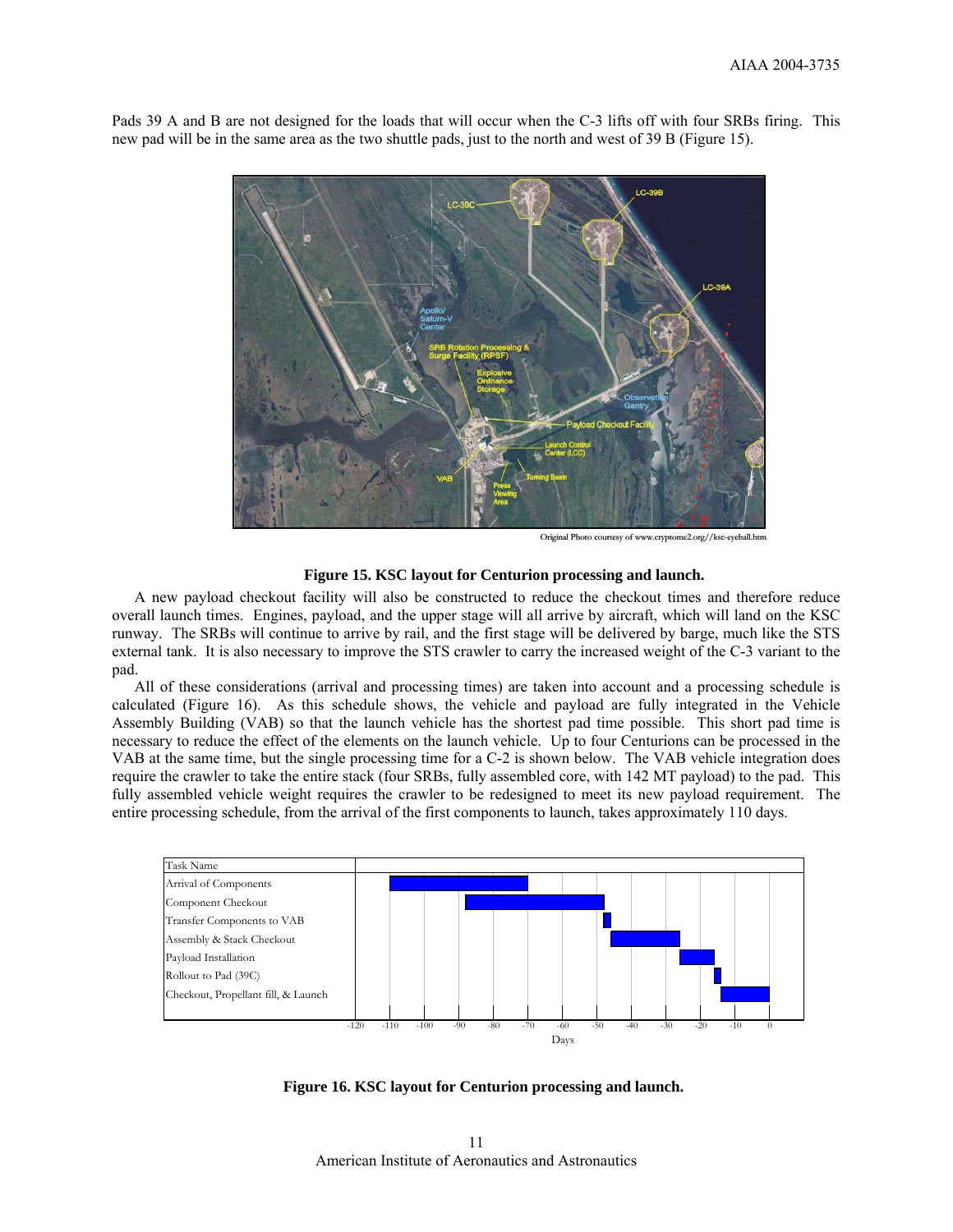#### **G. Cost and Economics**

The cost estimating for the Centurion design is calculated using weight-based cost estimating relationships (CERs). These CERs are used to estimate the development and production costs for each of the items in the weight breakdown structure. These CERs are based upon data from the TRANSCOST<sup>8</sup> model for cost estimating. Construction of new facilities as well as operational labor costs is estimated from historical programs such as the STS program. A summary of the design, development, testing and evaluation costs (DDT&E) as well as the production costs for each of the segments of the C-2 are included as Table 6 (All costs presented in FY 2004 dollars).

The DDT&E for the SRBs and the RD-180 is assumed to be zero since each of these propulsion components has already been developed. It is also assumed that the SRBs, although theoretically reusable, are expended after every mission. This is due to the fact that the flight rates for the cargo variants of the Centurion family are assumed to fly at a low flight rate (two a year). This low flight rate does not justify the infrastructure necessary to reuse the boosters. The existing RD-180s are taken to be a flat cost from the manufacturer of \$8 M per engine. There is also a cost margin built into the cost estimating model. This margin is 20% of the total vehicle costs and is used to approximate for unforeseen cost overruns.

It is assumed that the construction of a new pad at KSC will be close to one billion dollars, while the entire construction of facilities (new payload integration facility, VAB modifications, new roads, etc.) will raise the construction costs to approximately two billion dollars.



**Figure 17. C-2 Cost Sensitivity to Flight Rate.** 

#### **Table 6: Cost Breakdown for C-2.**

|                                                                                                            | Facilities      |                     | \$2,000 |
|------------------------------------------------------------------------------------------------------------|-----------------|---------------------|---------|
|                                                                                                            | DDT&E           |                     |         |
|                                                                                                            |                 | Airframe            | \$2,178 |
| Core                                                                                                       |                 | RD-180              | $\$0^*$ |
|                                                                                                            | Production      |                     |         |
|                                                                                                            |                 | Airframe            | \$130   |
|                                                                                                            |                 | RD-180 (4)          | \$32    |
|                                                                                                            | DDT&E           |                     |         |
|                                                                                                            |                 | SRB-5               | $\$0^*$ |
| <b>Booster</b>                                                                                             | Production      |                     |         |
|                                                                                                            |                 | $SRB-5(2)$          | \$35"   |
|                                                                                                            | DDT&E           |                     |         |
| <b>Upper Stage</b>                                                                                         |                 | Airframe            | \$1,852 |
|                                                                                                            |                 | Engine              | \$1,953 |
|                                                                                                            | Production      |                     |         |
|                                                                                                            |                 | Airframe            | \$134   |
|                                                                                                            |                 | Engine Set (3) \$74 |         |
|                                                                                                            | Margin $(20\%)$ |                     | \$1,714 |
| \$<br>Assumed to be prior developed/ Existing Hardware<br>**<br>Flight rate too low to justify reusability |                 |                     |         |

The total DDT&E, TFU, and construction of new facilities cost is \$10.2 B. This can be divided into \$2 B for construction of facilities, \$5.98 B for DDT&E, and \$532 M for production of the theoretical first unit (TFU).

The life cycle cost (LCC) for the Centurion family is calculated based upon the flight rate assumed Figure 17. The LCC includes the initial investment (DDT&E and construction of facilities), the production and integration of airframe and engines, as well as the operations and maintenance of the launch facility. The initial investment of \$10.2 B is spread evenly over the twenty year life of the program. The production of the airframe and the new upper stage engines are subjected to an 85 % Crawford learning curve and averaged over the life of the program. The operations are assumed to be comprised of a fixed cost per year of \$750 M with a variable cost of \$100 M per flight. The total LCC is calculated as equation 1.

$$
LCC/Flt = \frac{DDT & E + COF}{Flts/Yr * Years_{Program}} + \frac{FixedOps/yr}{Flts/yr} + VariableOps/Flt + Production/Flt \tag{1}
$$

$$
Production/Flt = \frac{Total\_Production\_Cost}{Flts/Yr * Years\_Program}
$$
 (2)

The total undiscounted cost per flight is approximately \$961 M for the flight rate of two flights per year. As the flight rate increases the costs drop significantly as the initial investment is spread over all of the flights. The cost asymptote at about \$360 M as the flight rate approaches 15 flights per year. A max shuttle flight rate (one pad) is probably the best indication for the maximum flight rate attainable by the Centurion which is approximately 6 flights a year. This rate results in a total cost of \$511 M per flight.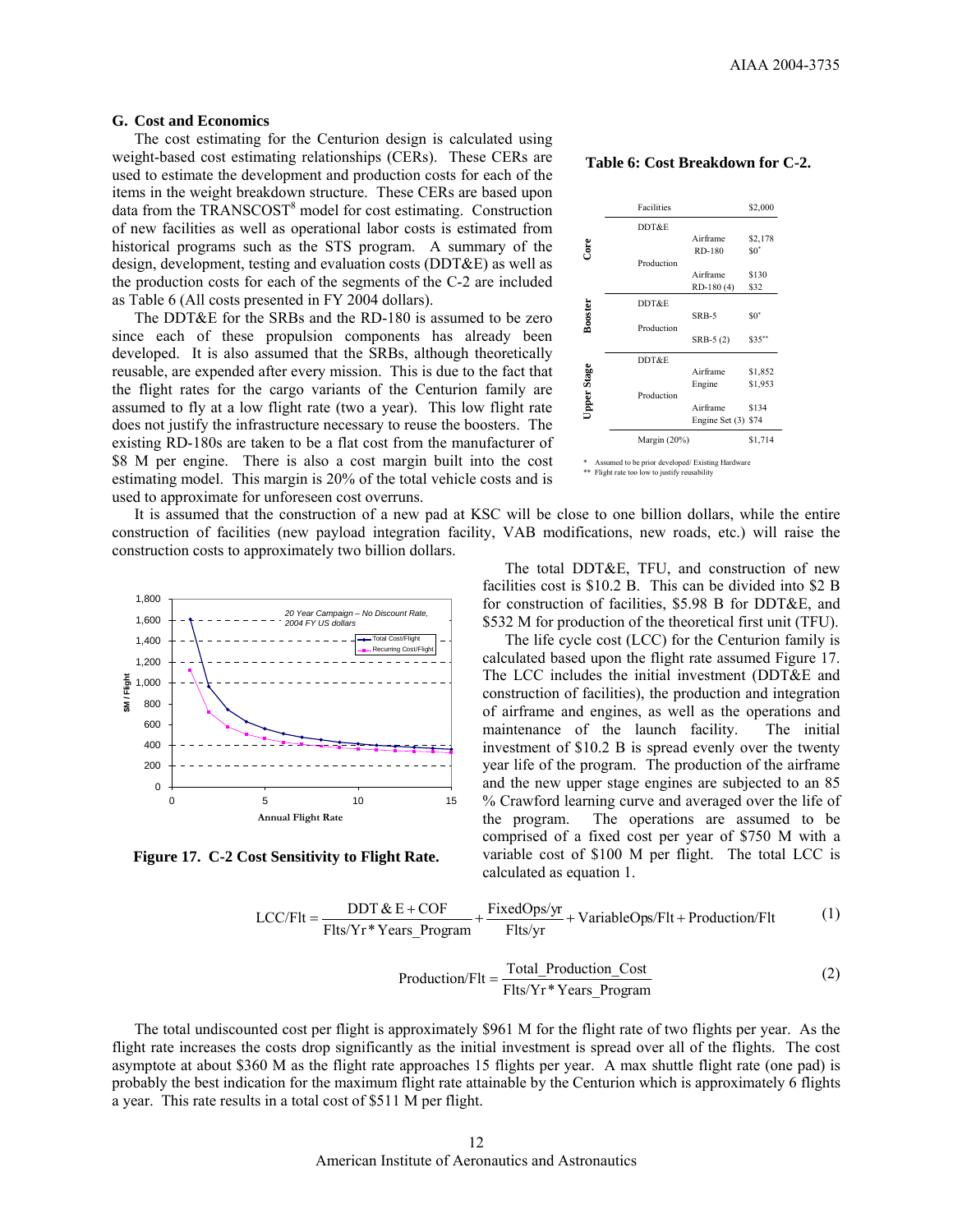#### **V. Trade Studies**

Once the baseline design for the Centurion family was completed trade studies were conducted. The major trade study performed involves a change of first stage propulsion from the RP-1 based RD-180s to the LOX/LH2 based RS-68s. The change of first stage propulsion would result in a larger (physical size) vehicle due to the LH2 density, but it should also provide a lighter vehicle due to the higher Isp of the RS-68. The RS-68 Centurion design methodology will be the same as the RD-180 variant. The C-1 will first be optimized to carry the 35 MT payload with one engine out on both the first and second stages, and the C-2 and C-3 variants will be optimized to have the same core with different combinations of SRBs (two and four SRBs respectively).



- Isp<sub>vac</sub>= 410 s
- Isp<sub>s/l</sub> = 365 s
- Weight $_{\text{installed}}$  = 6600 kg
- Area $_{\text{exit}}$  = 4.17 m<sup>2</sup>
- Expansion Ratio = 21.5
- O/F Ratio =  $6.0$
- Throttle Range =  $60\%$  or  $100\%$
- $P_{\text{chamber}} = 9.72 \text{ MPa}$

The RS-68 is a LOX/LH2 based gas generator rocket engine currently used on EELVs. The RS-68s provide less thrust per engine than the RD-180s, but provide a much higher Isp. A summary of the RS-68 is included as Figure 18. The RS-68 has an Isp in vacuum of 410 seconds. This is 72 seconds more efficient than the RD-180. Unfortunately the lower thrust of the RS-68 requires five RS-68s versus the four RD-180s. The extra engine provides more engine weight and therefore a heavier overall engine structure than the RD-180. This, combined with the larger tanks required for the LH2, results in an overall larger and heavier (dry) vehicle for the same payload performance. A summary of the RS-68 family of Centurions is included as Figure 19.

**Figure 18. RS-68 Engine Specifications.** 

The RS-68 version of Centurion is 6 meters higher and 1.2 meters wider than the RD-180 version (Figure 19). The gross weight of the C-1 version is 110 MT lighter than the RD-180 version (again due to the higher Isp of the engines). The C-2 and C-3 variants with RS-68s can actually carry more payload than the C-2 and C-3 variants with RD-180s. This is due to the lighter overall gross weight of the core. A lighter core with the same SRBs attached can carry more payload than the heavier core. The RS-68 can carry five more metric tons of cargo for the C-2 and six more for the C-3.



**Figure 20. Centurion Family with RS-68 Family.7**

**Figure 19. Cost Comparison Centurion Versions.**

The main distinction between the RS-68 and the RD-180 versions of Centurion is not measured in payload, since both variants have practically the same payload capacities. Instead the distinction is made by comparing cost per kg of payload to orbit. A comparison of the cost per kg of payload for both versions is included as Figure 20.

The RD-180 version of Centurion is cheaper (\$/kg) than the RS-68 version. This is due to the lighter and therefore cheaper structure of the RD-180 version as well as the need for one fewer engine on the RD-180 version. The larger payload capacity closes the cost per kg gap on cargo variants; however the RD-180 version still is less

Photo courtesy of: http://www.boeing.com/defensespace/space/propul/RS68.html